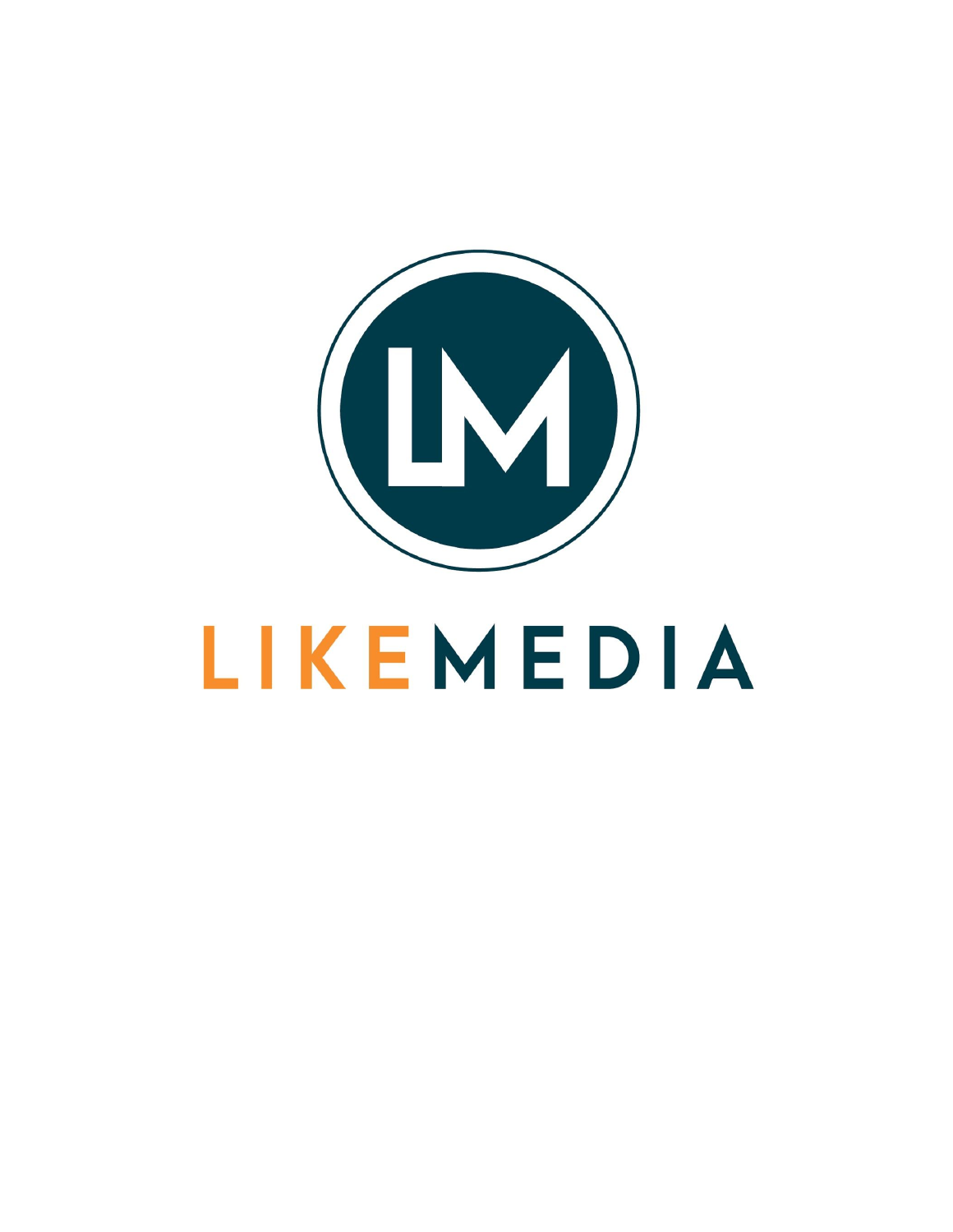# **SCOPE OF SERVICES**

All SEO starts with our core product Rocket Fish Digital. You will be a part of the best in class software which includes the following:

- Customized Client Dashboard
- Real Time Reporting
- Google Optimized Listing Builder With Over 175 Listing Sites
- Synced with Google, Yahoo and Bing
- Google My Business Listing Optimized
- Reputation Monitoring and Management
- Listing Blog Written and Indexed by Google
- Online Directory Listing
- Knowledge Tags
- Website Schema

\*This requires a 12 month commitment\*

## **SEO PRODUCT**

Our SEO Team will optimize the website and include pages for each keyword optimized for with the goal of helping your site rank organically on the first page of search results for the products and services you offer. Request more detailed information on our unique SEO product.

**General information and discussion of challenges and goals for website:** The current website is in fine shape but it is currently not properly optimized for maximum search engine visibility. It currently receives limited amounts of organic search traffic, relative to its potential, resulting in a lower number of qualified leads generated each month. Rocket Fish Digital has performed a preliminary SEO analysis of the site's current state and has identified several factors that contribute to the current sites underperformance.

Our SEO Team will optimize the website and include pages for each keyword optimized for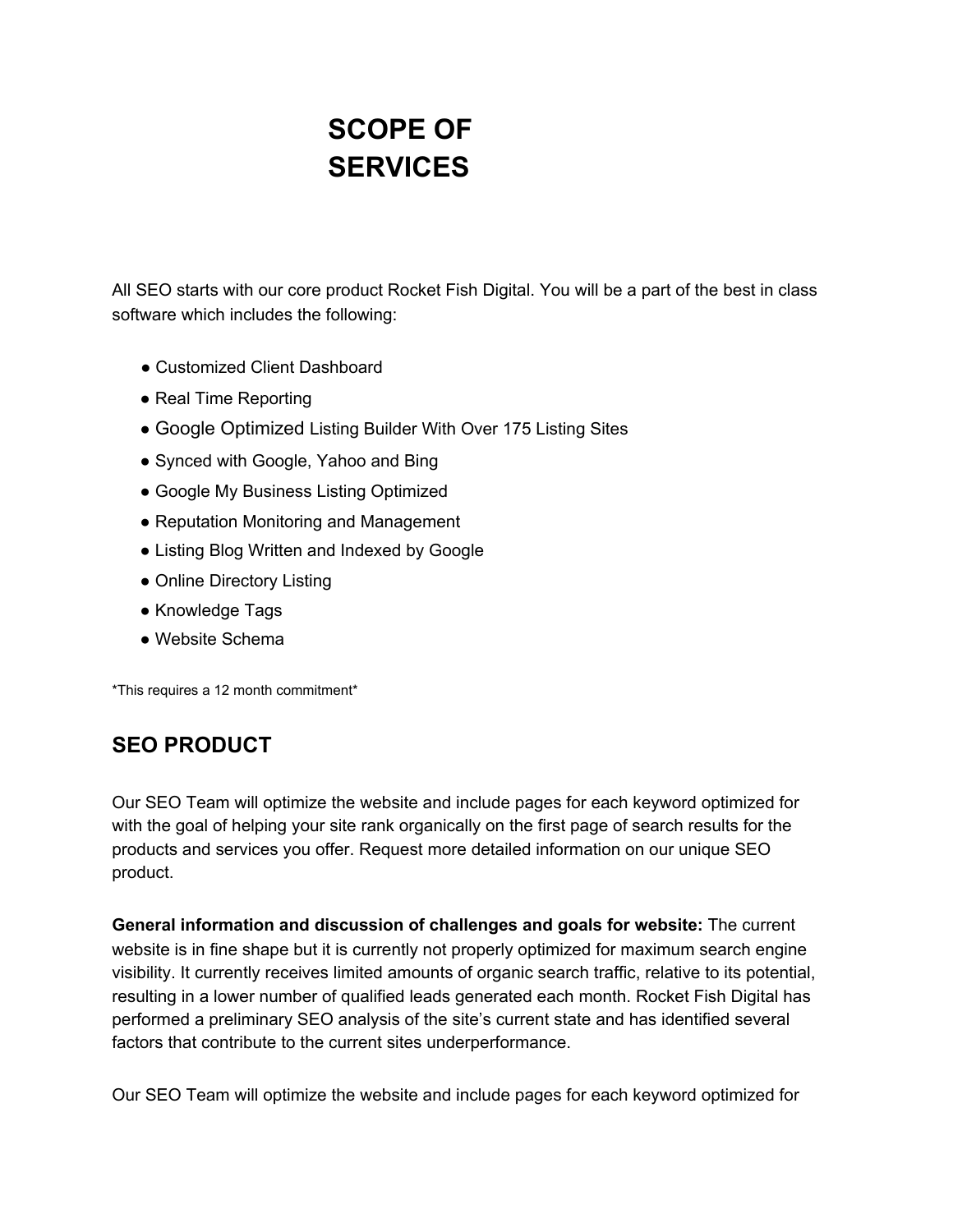with the goal of helping your site rank organically on the first page of search results for the products and services you offer.

**Recommendations:** Rocket Fish Digital recommends the following actions to enhance the good rankings:

**Fix Technical Issues** – making sure that the site's current technical state allows search engine bots to crawl public-facing pages freely is an integral aspect of SEO. Rocket Fish Digital will address areas such as crawl errors, internal linking, sitemap creation, etc. to make sure crawls run smoothly and internal link equity is properly distributed.

**Build Up the Link Profile** – Inbound links from relevant, high quality websites will help maximize the website's ranking potential. Rocket Fish Digital will use a variety of tactics to encourage authority sites to link back to the website pages.

**Capitalize on Video, Audio, and Slideshows** – Text content and link building are not enough to guarantee success in today's search engine optimization landscape. Google's algorithms tend to reward websites that look like legitimate brands and rich media is a good way to capitalize on this. Posting YouTube videos and video presentation sites is a great way to expand brand awareness and attract more visitors to the website.

**Reputation Software**- Implement and use our reputation software to acquire online reviews. This is a must for an increase in acquiring new clients.

In response to the SEO challenges identified, Rocket Fish Digital proposes a comprehensive SEO campaign that utilizes technical improvement, content development, and content promotion and link acquisition techniques. These activities are intended to enhance organic search visibility, which in turn drives the inbound marketing efforts of the business.

### **The Inbound Marketing Model**

Rocket Fish Digital will follow the inbound marketing model illustrated above. This paradigm shows how rankings translate into visits, conversions, and finally into returning customers.

● **Rankings** – With an optimized website, rankings are intended to improve. The goal is to get all of the site's target keywords in Google's first page to capture targeted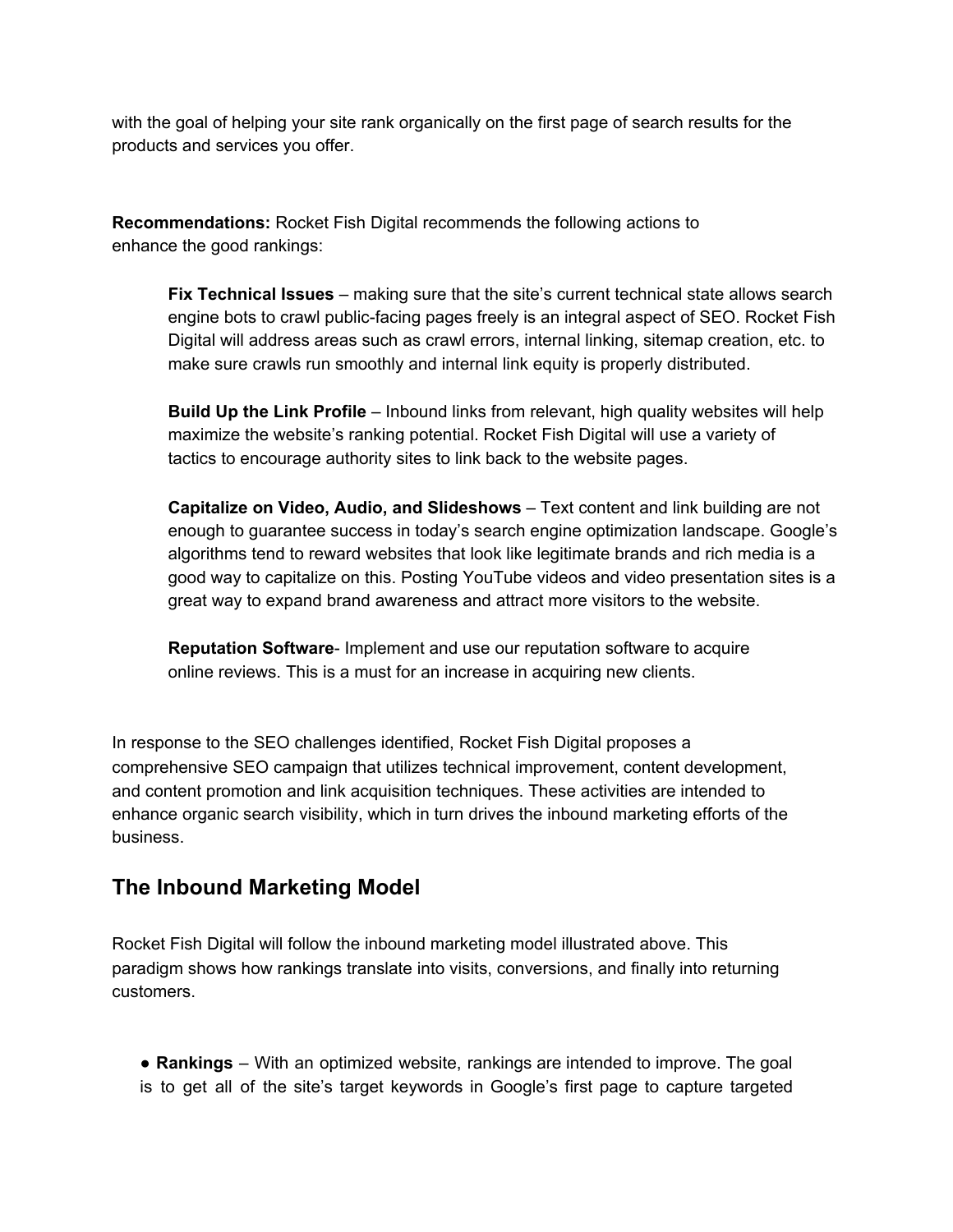traffic that can be converted into customers.

● **Visits** – The main benefit of having strong search engine rankings is that it sends quality, targeted traffic to your site's pages. When your website is found on Google by a user looking for its line of products, there's a great chance that this visitor is highly interested in what the site has to offer.

● **Conversions** – A conversion happens when a visitor to a website performs an action that helps you achieve a goal. Obviously, the more visitors a site has, the more opportunities it has to convert. Traffic from organic search is proven to be the easiest to convert compared to other traffic referral channels.

● **Retention** – Inbound marketing doesn't end with the completion of a transaction. Rocket Fish Digital's SEO campaign encourages customer retention and repeated transactions with its content marketing elements and follow-up system.

#### **Recommended Actions**

We recommend the following actions to enhance the good rankings:

**Fix Technical Issues** – making sure that the site's current technical state allows search engine bots to crawl public-facing pages freely is an integral aspect of SEO. Rocket Fish Digital will address areas such as crawl errors, internal linking, sitemap creation, etc. to make sure crawls run smoothly and internal link equity is properly distributed.

**Build Up the Link Profile** – Inbound links from relevant, high quality websites will help maximize the website's ranking potential. Rocket Fish Digital will use a variety of tactics to encourage authority sites to link to the website pages.

**Capitalize on Video, Audio, and Slideshows** – Text content and link building are not enough to guarantee success in today's search engine optimization landscape. Google's algorithms tend to reward websites that look like legitimate brands and rich media is a good way to capitalize on this. Posting YouTube videos and other video presentation sites are a great way to expand brand awareness and attract more visitors to the website.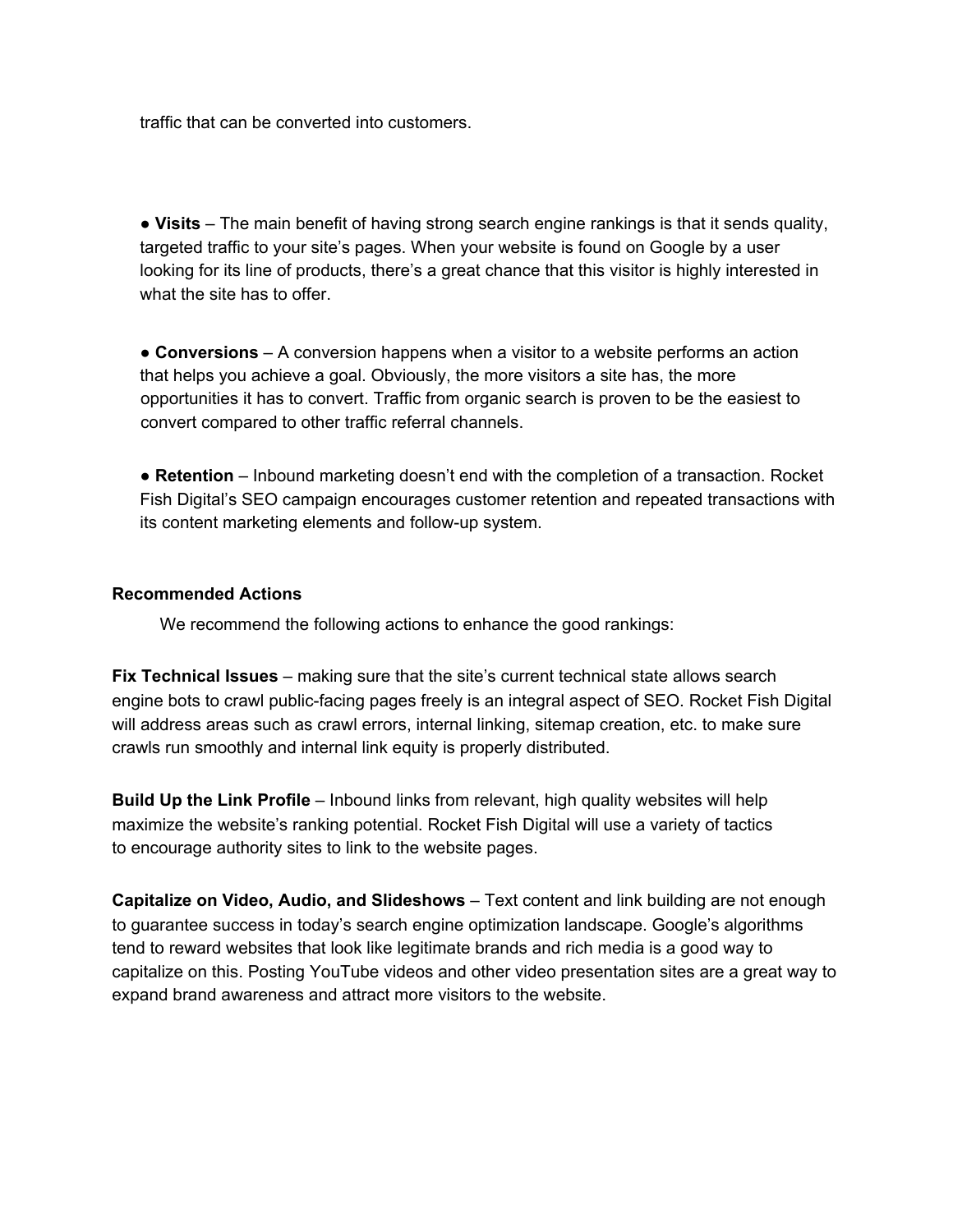# **SEO PROCESS**

1. Keyword ranking strategy: We will start with your goals and the main topics we find on your website, then do keyword research to determine the phrases that get the most traffic. We'll submit them to you for consideration, make adjustments and get your approval to move forward.

2. Reporting: We will configure Google Analytics and create a baseline report showing the starting point of the SEO campaign. Monthly reports will track visits from search traffic, rankings of all keyword phrases, and document completed tasks in the project's deliverables.

3. On-page optimization: We will write new pages of content (or edit existing ones) using your keywords as a guideline. We will also adjust other on-page elements such as titles, meta-tags, content (headlines, text, images, videos, etc.), anchor tags, and internal links.

4. Off-page optimization: Linking strategy is started with research done at the individual client level to maximize the audience targeting and relevant link placement. We will build links in a diversified manner following Google's webmaster guidelines, working with directories, social bookmark sites, and article/blog sites. Our goal will be to set up a good quantity of links gradually each month, with many of them coming from well-established sites with authority in the eyes of search engines.

#### **Month 1:**

- Pre-kickoff call research
- Keyword research and initial check of site for problems
- Kickoff call with business
- Keyword and onsite optimization recommendations
- Develop content strategy
- Develop local strategy:
- Review of business information (name, address and phone) for any unique issues
- Review of business location info on website
- Define strategy for local directory listings
- Setup of Google Analytics and Webmaster Tools for Google and Bing
- Duplicate content check on website
- Check for technical SEO issues on-site
- Creation of baseline ranking report
- Setup in online reporting dashboard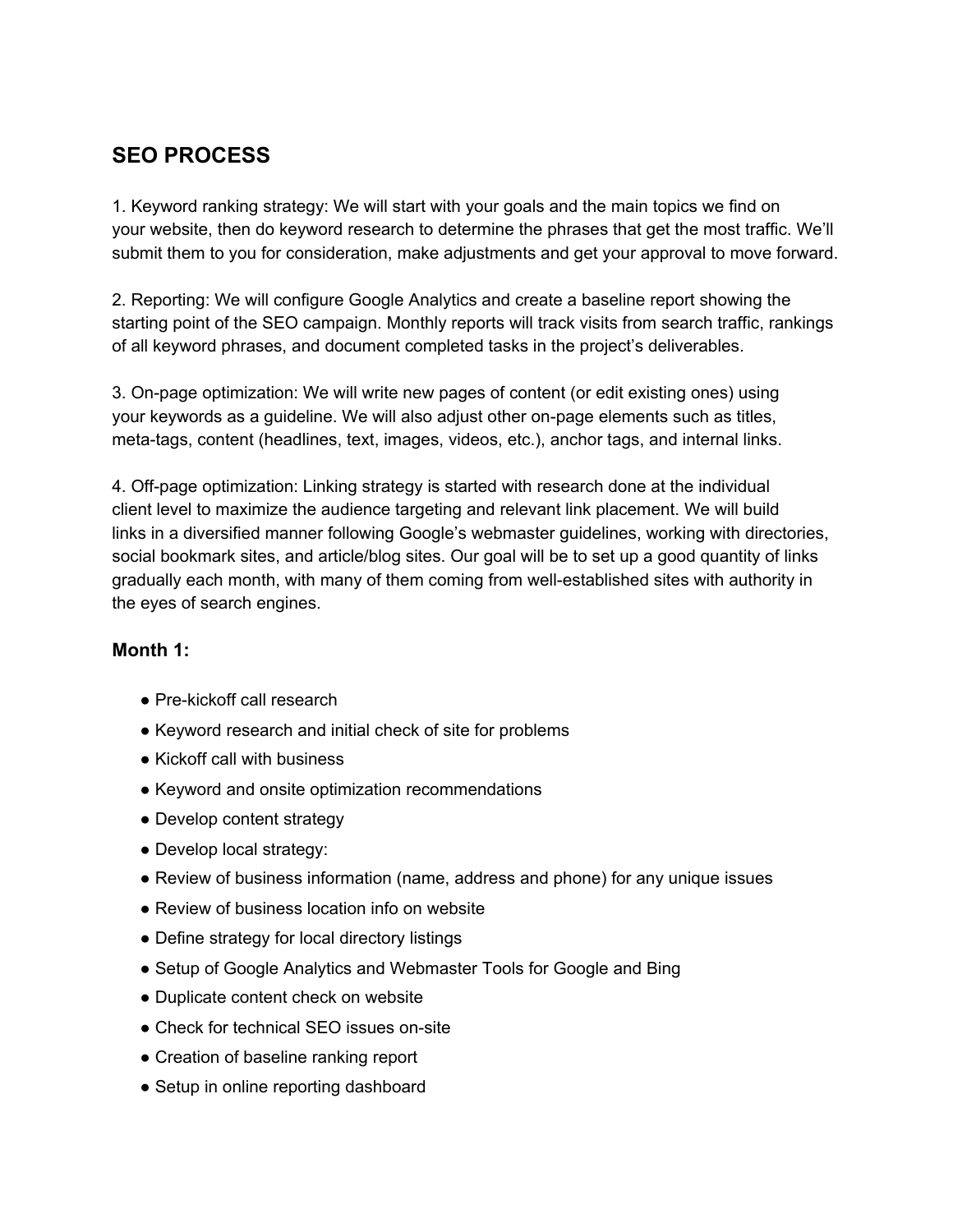#### **Month 2:**

● Optimize or craft pages of website content as necessary, including page titles and meta descriptions\*

- Write optimized page titles and meta descriptions and optimize images\*
- Optimize location page and listing of name, address, and phone number on website, including technical changes to the HTML code to help with maps visibility
- Add "Follow" and "Share" social media buttons to website
- Optimize listing on Business Finder
- Distribute optimized business data to partner databases
- We first review existing listings in the databases and correct them if needed
- Correct and claim listings on Google+, Yahoo Local and Bing Local
- Includes upgrade of Google+ Local page to a Local / Social page, if possible, or creation of Google+ Business Page, if Local / Social upgrade is not possible
- Advertiser reviews and approves optimized content
- Placement of approved content on advertiser website

● Content placement (extra fee applies) includes placement of optimized content, location page optimization, installation of Google tools, and update of certain SEO technical elements

● Ranking and traffic report

#### **Months 3-12:**

- Submit business info to (100) local directories
- Setup / optimization of YouTube channel, including branding and SEO-rich "About" description
- Create and place video on YouTube about the business, a product or service, the owner, the staff, or frequently asked questions\*
- Set up Google Authorship and / or Publisher
- Paid submissions to authoritative directories
- Submission to DMOZ directory
- Google+ social updates\*
- Content marketing for authority building\*
- Social bookmarking\*
- Write and distribute basic press release (8 keywords & above only)